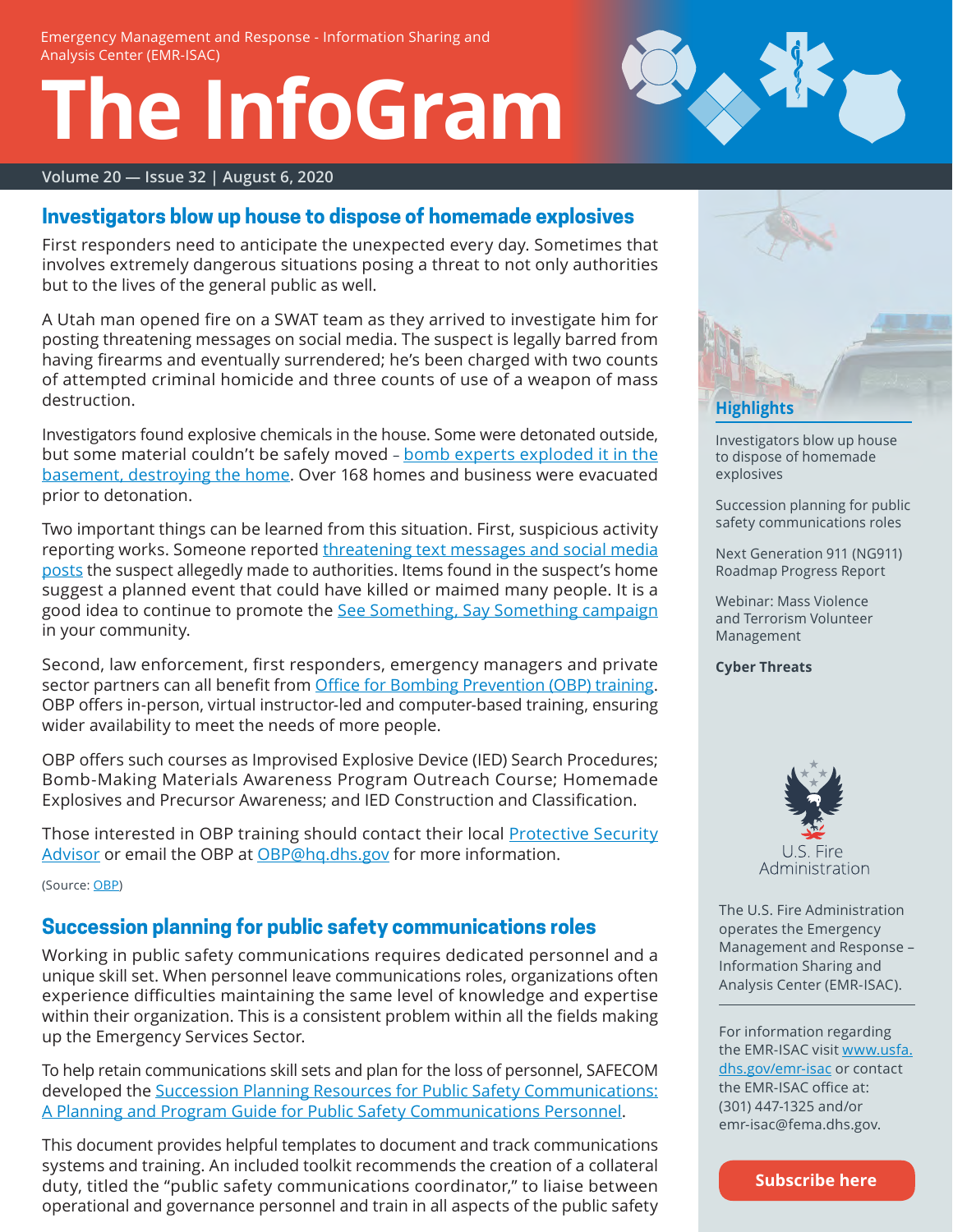

#### **Fair Use Notice:**

This InfoGram may contain copyrighted material that was not specifically authorized by the copyright owner.

The EMR-ISAC believes this constitutes "fair use" of copyrighted material as provided for in section 107 of the U.S. Copyright Law.

If you wish to use copyrighted material contained within this document for your own purposes that go beyond "fair use," you must obtain permission from the copyright owner.

#### **Disclaimer of Endorsement:**

The appearance of external hyperlinks does not constitute endorsement of the linked websites or the information, products or services contained therein. Reference to any specific commercial products, process or service by trade name, trademark, manufacturer or otherwise, does not necessarily constitute or imply its endorsement, recommendation or favoring by the EMR-ISAC or the U.S. government.

communications ecosystem.

SAFECOM developed this document with support from the Cybersecurity and Infrastructure Security (CISA). It reflects the expertise and knowledge of SAFECOM members and coordination efforts of CISA in bringing stakeholders together to share information, best practices and lessons learned in public safety communications. Direct all questions on this document to [SAFECOMGovernance@cisa.dhs.gov](mailto:SAFECOMGovernance@cisa.dhs.gov).

(Source: [SAFECOM](https://www.cisa.gov/safecom))

## <span id="page-1-0"></span>**Next Generation 911 (NG911) Roadmap Progress Report**

The [NG911 Roadmap Progress Report](https://www.911.gov/project_ng911roadmapprogress.html), a follow-up resource to the 2019 NG911 Roadmap, tracks and shares progress made at the national level – by a variety of stakeholders – toward a nationwide NG911 system.

As 911 leaders and organizers forge ahead in creating interconnecting 911 systems, technical and nontechnical tasks need to be completed at the national level to ensure information sharing and avoid duplication of efforts. This collaborative tool:

- $\odot$  Identifies primary goals and specific national-level tasks that need to be accomplished by the 911 community to achieve full migration to NG911.
- **•** Shares the community's progress toward completing identified tasks.
- Highlights opportunities where contribution from leaders like you is still needed.

If you or your organization has made progress in any of the tasks, please let the program know by emailing [nhtsa.national911@dot.gov](mailto:nhtsa.national911@dot.gov).

(Source: [911.gov\)](https://www.911.gov/project_ng911roadmapprogress.html)

#### <span id="page-1-1"></span>**Webinar: Mass Violence and Terrorism Volunteer Management**

Join the Department of Justice's Office for Victims of Crime webinar Mass Violence and Terrorism Volunteer Management for an in-depth look at the Volunteer Management victim assistance protocol. This webinar is part of the Terrorism: [Planning, Response, Recovery, and Resources Toolkit](https://ovc.ojp.gov/sites/g/files/xyckuh226/files/pubs/mvt-toolkit/index.html) web training series. Note there are two offerings of this webinar:

- $\odot$  [Monday, August 10, 2020, from 1-2:30 p.m. Eastern](https://www.ncjrs.gov/App/EventsCalendar/CalendarSearchDetail.aspx?strConfID=33132).
- $\odot$  [Monday, August 17, 2020, from 1-2:30 p.m. Eastern](https://www.ncjrs.gov/App/EventsCalendar/CalendarSearchDetail.aspx?strConfID=33133).

Volunteers play a key role in communities in the aftermath of crises, disasters, emergencies and incidents of mass violence. Many government, nongovernmental, nonprofit, faith-based and philanthropic agencies and organizations rely on volunteers to supplement their existing staff to increase their capacity to respond.

Engaging volunteers in mass violence incident response enhances your ability to serve the needs of victims, survivors and the community. Learn:

- $\odot$  Factors related to using volunteers in disaster response.
- **•** The importance of recruiting, vetting, training and managing volunteers.
- $\odot$  Ways volunteers can address the needs of survivors, families and responders.
- The process of coordinating response agencies and volunteers.

This webinar is part of the [Terrorism: Planning, Response, Recovery, and Resources](https://ovc.ojp.gov/sites/g/files/xyckuh226/files/pubs/mvt-toolkit/index.html) [Toolkit](https://ovc.ojp.gov/sites/g/files/xyckuh226/files/pubs/mvt-toolkit/index.html) training series.

(Source: [DOJ OVC](https://ovc.ojp.gov/))